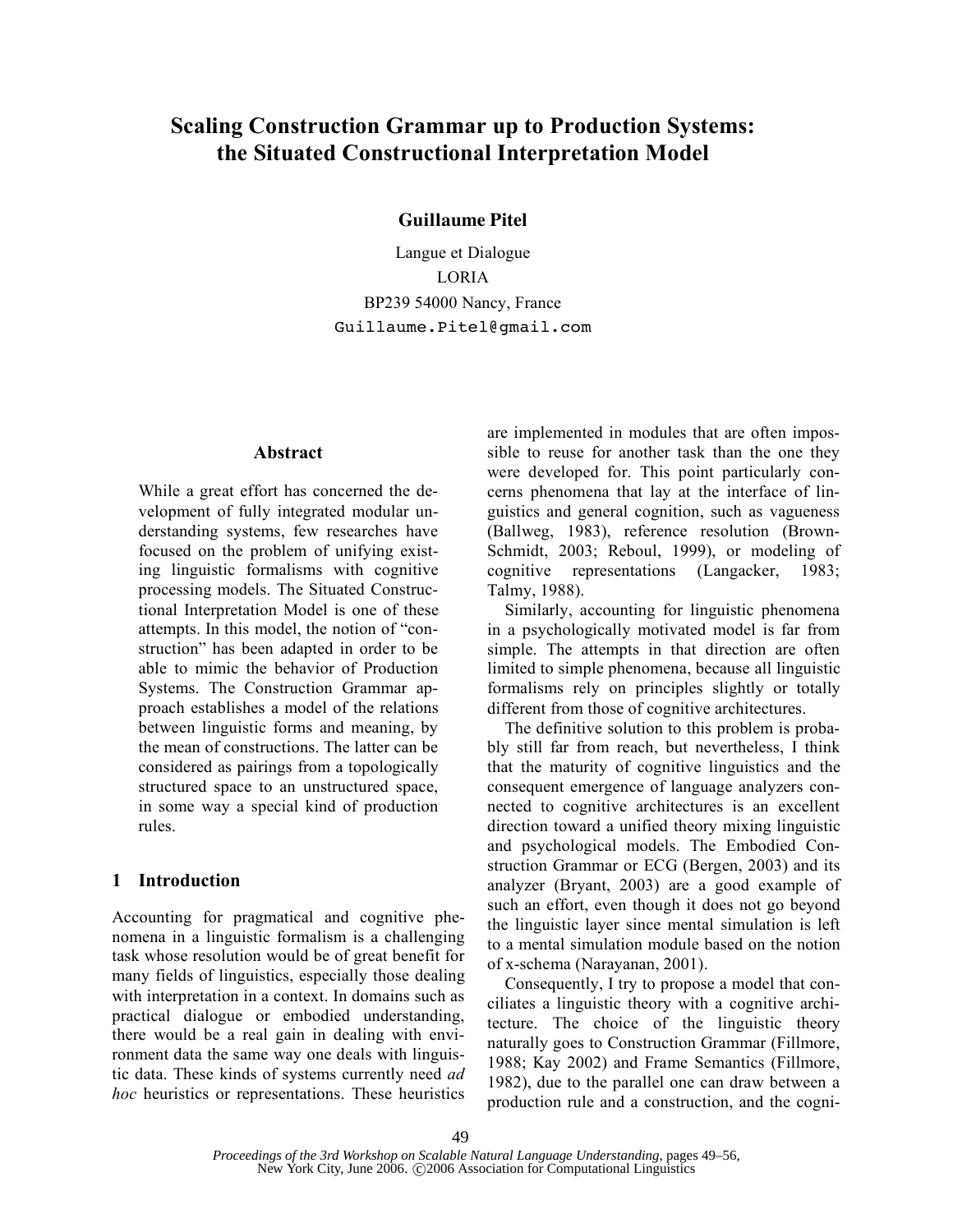tive architecture is, obviously, the family of Production Systems (Newell, 1990; Anderson, 1993). Moreover, since many pragmatical models rely on topologically structured representation, I introduce the notion of **context**, a notion that has never been adapted to these theories in order to organize data in "storages" structured in dissimilar ways.

### **1.1 Typical Problem**

Consider a situation where a user can command a software to manipulate some very simple objects (colored geometrical objects of various sizes). The user may say (a) "Put the small red square on the left", (b) "Remove the small red square on the left" or (c) "Move the small red square on the left".

First, these three utterances may involve different parsing depending on the actual environment of the utterance, at least for those with "put" and "move". Second, the "square" targeted by the user may be a rectangle in the actual software representation, with slightly different width and height. It may also be relatively small compared to other red squares, but bigger than other objects, and relatively red compared to other non-square objects.



Figure 1: Some situations involving different understandings (without color).

Imagine what happens in the different situations illustrated in Figure 1. In situation 1, for instance, (a) would not be understandable, since the small square is already on the left, while (c) could lead to the one argument sense of "move", i.e. "move *something* somewhere else", not to the two arguments version "move *something somewhere*" (actually, the one-argument sense is an implicit understanding of the destination allowed by "move", so the difference should not be lexicalized). In situation 2, (b) and (c) would lead to two different interpretations of the referring expression "the small red square on the left": in (b), it refers to the square in the center (with a possible wavering), while it preferably refers to the square on the right in (c). In situation 3, (c) may be interpreted with the one argument sense of "move", and will target the square on the left since it is the smallest, but there should be a strong hesitation, since the other square is not that bigger, and the two arguments sense of "move" is intuitively preferred. At the same time (a) will target the square on the right, which is relatively small compared to the neighboring circles, but would raise incomprehension if the circles were missing.

In general, in order to take those facts into account, it is necessary either to produce all possible analyzes at each layer of the interpretation (which is quite problematic if it is desirable to allow for imperfect analyzes), or to allow two-ways interactions between the layers of interpretation (for instance, the pragmatic layer talking back to the semantic layer about the fact that the original position of an object is the same as the requested destination, which may indicate a wrong analysis).

My proposal is to allow for a generic capacity of interaction between the states of the interpretation (speaking about states is better than about layers since the latter presupposes something about the organizing of the interpretation), based on a unified operation between all the possible states. More specifically, the idea is to merge the notions from construction grammar and productions systems.

# **1.2 Merging Construction Grammar and Production Systems**

Merging a linguistic analyzer with a cognitive processing model may seem a bit useless since they do not share the same objective. Linguistic analyzer's goal is to provide a formal model for the representation of linguistic knowledge, accordingly to linguistic observations. Cognitive models, on the other hand, aim at helping the modeling of real cognitive processing, in order to compare theoretical model of perception processing with real data from experiments. Cognitive models like production systems being Turing-equivalent, they typically do not lack of any expressiveness, meaning that anything one can describe with any linguistic representation could be implemented within a cognitive model (hopefully, since linguistic competence is part of the cognitive competence).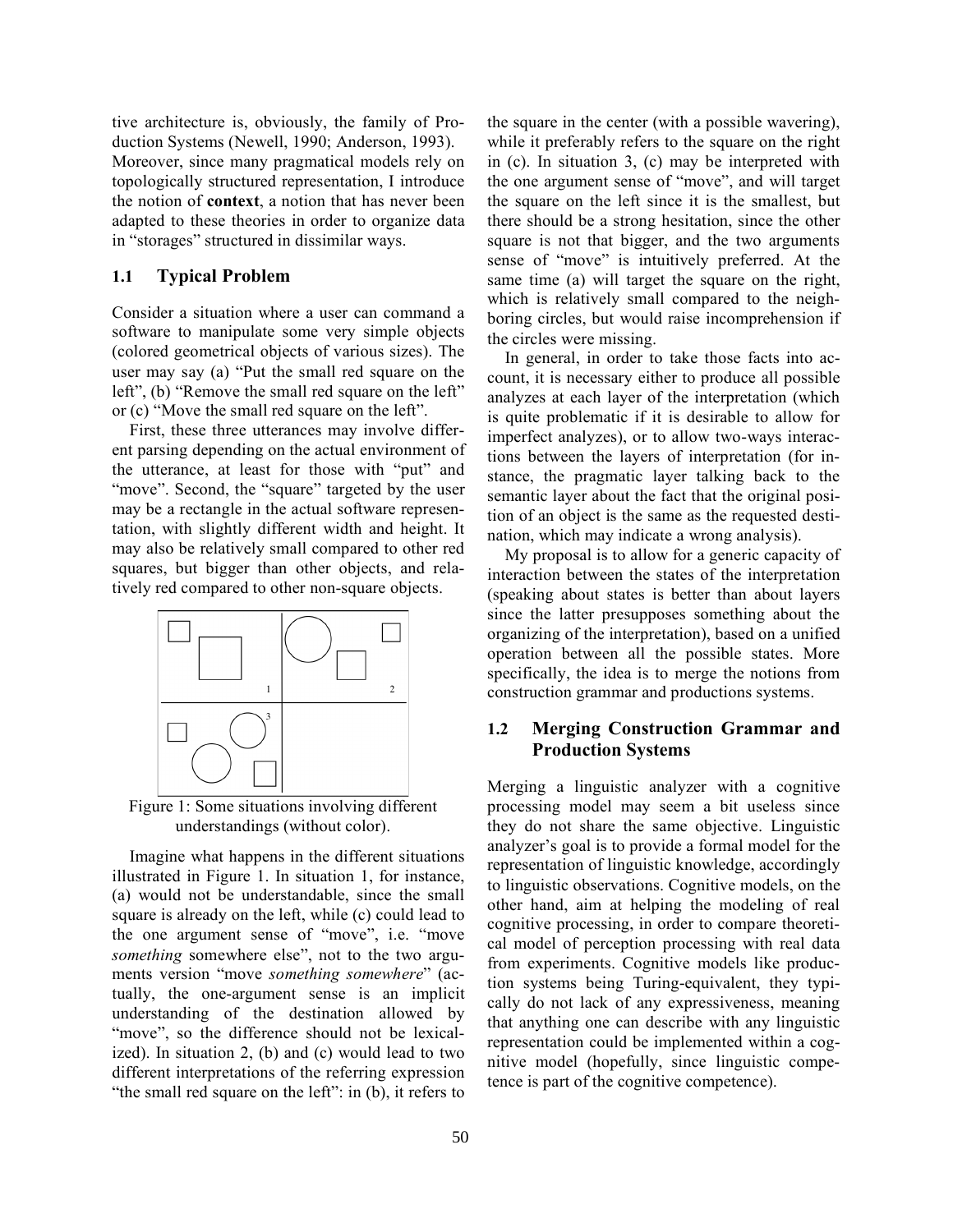However, to my knowledge, no attempt to try describing a linguistic competence within a cognitive model has gone a long way. Existing researches on that topic have focused on very narrow problems, and what is more important, have been tightened to very small lexicons (Emond, 1997; Ball, 2003; Fowles-Winkler and Michaelis, 2005).

My analysis of this problem is that production systems are too permissive to allow a human to describe a grammar with a reasonable effort. More specifically, all generalization links that exist between grammar rules should be encoded in some explicit way in a production system.

Furthermore, linguistic formalisms are designed in such way to only express all possible human languages. In other words, a linguistic formalism is successful when it is flexible enough to describe all linguistic phenomena, while being human-readable enough to allow for a large-scale grammar development. As a consequence, linguistic formalisms are too restrictive to allow dealing with cognitive processes like the ones described using production systems.

Putting together a linguistic formalism and a model of pragmatical and cognitive processing implies to make a choice among all the current theories. Given the large predominance of production systems in cognitive modeling, it seems quit-





natural to choose them as the cognitive model. The choice for the linguistic formalism is more open. Previous attempts of linguistic modeling in cognitive models have used *X* theory, categorical grammar or construction grammar. My pick has been the construction grammar because it shares some interesting features with production systems, and and because it deals directly with semantic, contrary to other grammatical theories. Particularly, constructions are pairing between too poles: form and meaning, this is very similar to the notion of a production taking one input from a chunk, and producing its output into another one.

# **1.3 Example of processing**

In such an approach, what should happen when interpreting "*move the small square on the left*" in situation 3 on the Figure 1? The first step of the analysis (simplified for sake of clarity), illustrated in Figure 3, shows how "move" produces a predicate that encompasses a *Cause-Motion* schema, itself evoking a *Source-Path-Goal* (SPG) and a *Force-Action* (FA) schema. The *CxMove* construction adds a constraint about the fact that *source* and *goal* should differ.

After this, two constructions *CxImperative* can connect, through their *theme* role, the referents evoked by the *RefExp* shemas (each construction being one possible interpretation) with the *source* of the *Source-Path-Goal*. The *CxImperative* encapsulates the predicate in a *Request* schema. Another construction can connect the *goal* of the *Source-Path-Goal* with the *Spatial-PP* produced from "on the left", with the predicate modified by the construction that took its *RefExp* from "the small square".

At this point, the "mental simulation" required



#### Figure 2: Mental simulation of the reference resolution

to resolve the referents can start. This step is illustrated in a very simplified way in Figure 2. The complete process is described in (Pitel, 2004; Pitel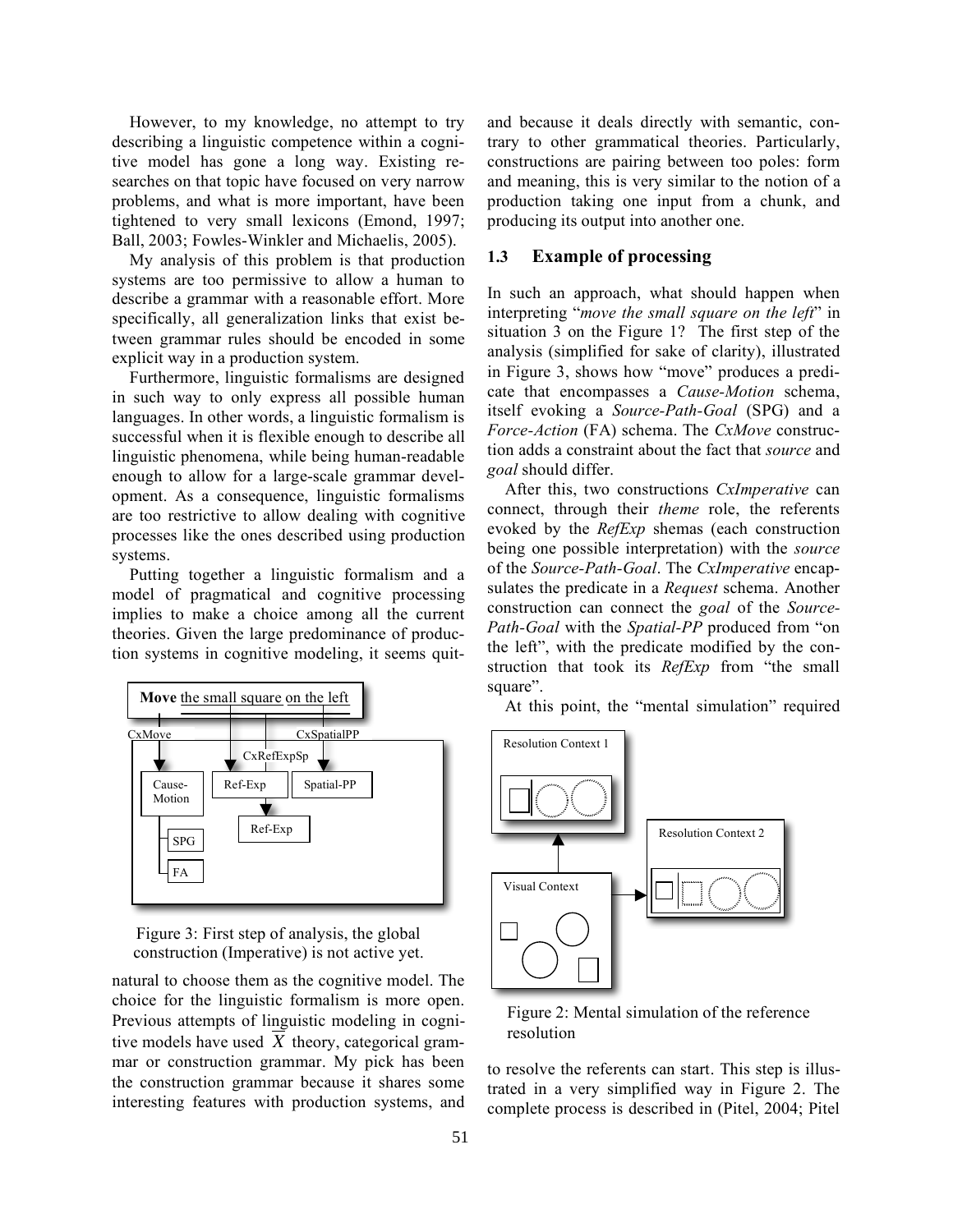& Sansonnet, 2003) and processes potential referents through several sorting steps, one for each referential predicate (here: *square* and *small* in Resolution Context 1 from the two-arguments move interpretation; *square*, *small* and *on the left* in Resolution Context 2 from the other one). The process is described with the kind of constructions defined by the SCIM.

# **2 Basic Notions of the SCIM**

The Situated Constructional Interpretation model (SCIM) describes how information can be processed in a way that is both linguistically and psychologically plausible. It relies on three notions: **schemas** are for low-level data description, **contexts** are for describing the organization of instances of schemas, and **s-constructions** represent the mean to process data. Eventually, a SCIMbased interpretation system will run instances of sconstructions that take and produce instances of schemas situated in instances of contexts. These three notions are partly inherited from the ECG.

### **2.1 Schemas**

Schemas are *constrained, typed features structures,* with an *inheritance* mechanism and no type disjunction. Schemas are a kind of data type. They describe complex structures of information used to represent the state of the running interpretation. As shown in Figure 4, schemas are defined with three blocks:

- **inherits** *schema-name<sub>1</sub>*, ... which specifies from which schema(s) this one inherits from. a specific case of the schema  $x$ , it inherits all of its properties (roles and constraints).
- **roles**, which specifies a list of roles, constrained to a given schema type or atomic type (Integer, Boolean, String, or user-defined enumerations of symbols).
- **constraints**, which specify the constraints that must be verified in order for an instance of the schema to be a valid one. A constraint can be a *predicate* if the role has an atomic type, or an *identification* constraint (asserting that two roles must share the same value), or a *filler* constraint with a constant value.

An **instance of schema** is moreover described by values attached to its roles (some or all of them may be left underspecified), a unique identifier, a positive value representing its informative capacity, a percentage of trust level, and the list of its parents' identifiers. A parent of an instance of schema is an instance of schema "used" in the process that led to its production. It is thus possible, in a s-construction, to know whether two given instances of schema are somehow related to each other in the interpretation process.

| schema $\leq$ schema-id>                                                                                                        |
|---------------------------------------------------------------------------------------------------------------------------------|
| <b>inherits</b> $\leq$ schema-id <sub>0</sub> , , schema-id <sub>n</sub>                                                        |
| <b>Roles</b>                                                                                                                    |
| /?] <local-type-id>:<atomic-type-id></atomic-type-id></local-type-id>                                                           |
| [?] <local-context-id>:<context-id>[@<local-context-id>]</local-context-id></context-id></local-context-id>                     |
| [?] <local-schema-id>:<schema-id>[@<local-context-id>]</local-context-id></schema-id></local-schema-id>                         |
| <b>Constraints</b>                                                                                                              |
| $\langle$ boolean-operation> $(\langle \text{constraint}_0 \rangle, , \langle \text{constraint}_n \rangle)$                     |
| $\langle$ role-id> $\leftarrow$ <atomic-value><math> \langle</math>function&gt;<math>(\langle</math>atomic-</atomic-value>      |
| value >                                                                                                                         |
| $\langle$ role-id> $\leftrightarrow$ $\langle$ role-id> $ \langle C \text{-}function \rangle$ $(\langle$ role-id>)              |
| $<$ role-id $>$ = $<$ role-id $>$                                                                                               |
| $\langle$ boolean-predicate $\rangle$ ( $\langle$ role-id <sub>0</sub> $\rangle$ , , $\langle$ role-id <sub>n</sub> $\rangle$ ) |

a *<role-id>* is one of: self (optional if not used alone) <local-type-id> <local-context-id> <local-schema-id> <inherited-schema>\*<inherited-role-id>  $\langle$ role-id $\rangle$  $\langle$ sub-role-id $\rangle$ 

Figure 4: Schema definition formalism.

From the production systems perspective, schemas define the type of features that can be attached to a category*.* Basically, in that point of view, an instance of schema is a *chunk* and roles are *slots*.

### **Schemas hierarchy**

Schemas can inherit roles and constraints from other schemas. That means that schemas are organized in a multiple inheritance hierarchy. In order to avoid ambiguity in role access, inherited roles must be accessed through an inheritance path. For instance, accessing the role *color* in a schema *Square*, if the hierarchy is Fig $ure\rightarrow$ Rectangle $\rightarrow$ Square, and where the color role is declared in the Figure schema, would be realized through this kind of path: Rectangle\*Figure\*color.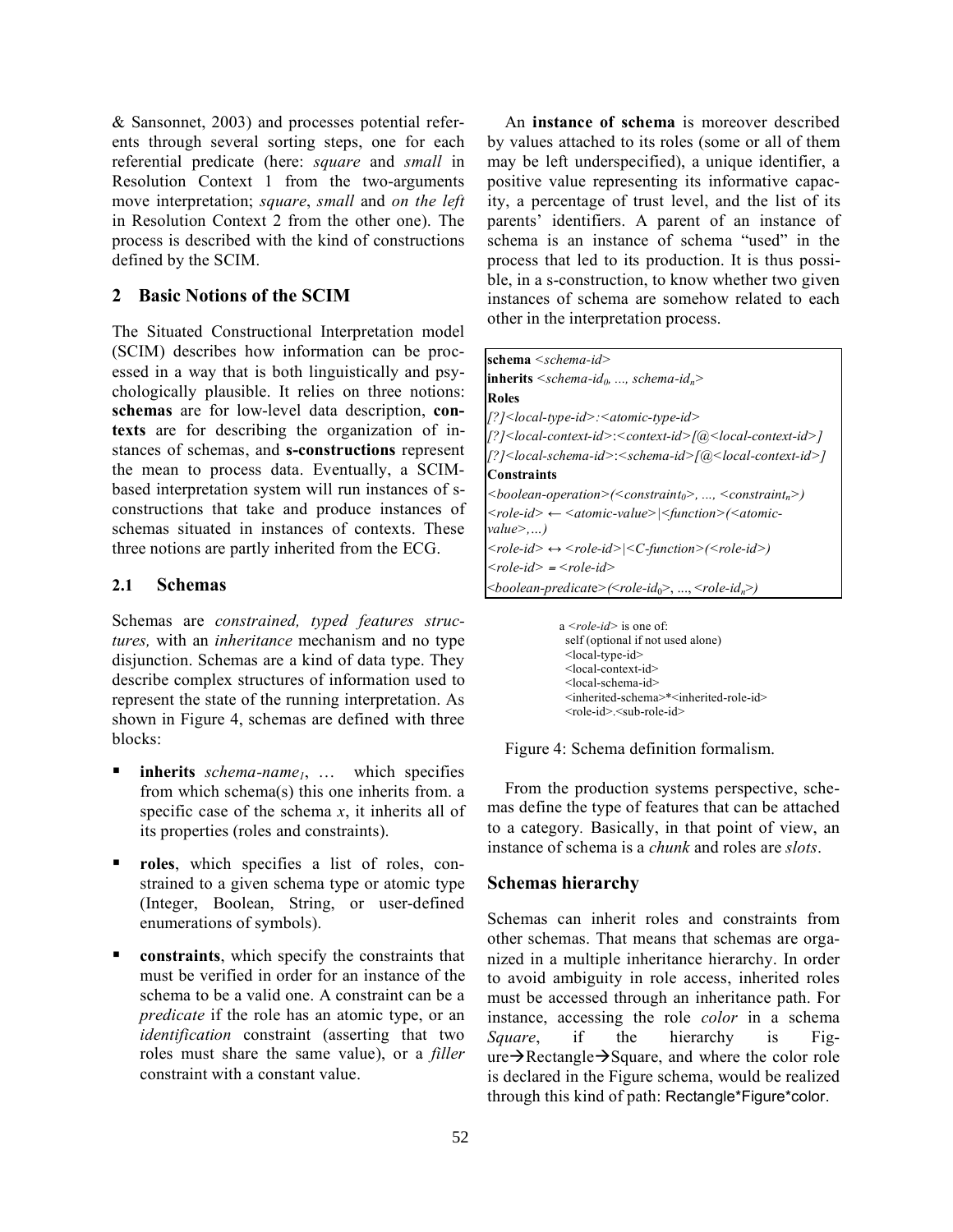Inheritance also means that an instance of schema S can be unified with a role whose type is R if  $S = R$  or if R is one of the parents of S.

One problem with this approach of inheritance is that, in order to fulfill the Liskov substitution principle (Liskov, 1988), it is sometimes necessary to use unnatural type hierarchies (stating that Square doesn't inherit from Rectangle, for instance). I am very mindful about this problem, since such a discrepancy is quite tedious for a model that aims to approximate the human way of processing information, but this problem is out of the scope of this paper<sup>1</sup>.

# **Constraints**

A schema declaration contains a set of constraints that must be satisfied in order for an instance of this schema to be considered valid. Constraints are specified with six basic forms:

- Type constraints on roles.
- Boolean operation (OR, NOT, NAND,…) connecting several constraints.
- Filler constraint symbolized by a single arrow  $(\leftarrow)$  specifies that a constant, atomic value must fill the role in an instance.
- **Identification** constraint, symbolized by a double-headed arrow  $(\leftrightarrow)$ , specifies that both sides of the constraint must unify, that is, all roles' values must be compatible with each other.
- An equality constraint  $(=)$  that constrains two roles to refer to the same instance.
- A **boolean predicate** constraint can be asserted between any number of roles.

Another kind of constraint, on the places occupied by instances of schema in context, will be explained in the section about s-constructions, as will the role of interrogation marks in the schema declaration formalism.

### **2.2 Contexts**

A *context* declaration is a description of a container that can hold instances of schemas. In other words, it describes a space (including the topology part that can be specified by a set of relations and operations) that can contain pointers to instances of schemas at given *places*.

The notion of context inherits all of the properties of the notion of schema. Actually, a context is really a kind of schema and, as a consequence, a schema's role can be restricted to be a context. A declaration of context adds three more blocks to the declaration of a schema, as shown in Figure 5:

 **places** declare a list of *opaque* types (the internal structure of the type is hidden in the implementation) that describe an acceptable position in the context. Instances of schema (or context) that will be contained in an instance of this context will be linked with a position whose type is one (and only one) of the declared *places.* Examples of places are: *point, segment, multi-segment, line, box, disc, …*

| $\text{context} \leq \text{context-id}$                                                                    |
|------------------------------------------------------------------------------------------------------------|
| <b>inherits</b> $\leq$ <i>context-id</i> <sub>0</sub> , , context- <i>id</i> <sub>n</sub>                  |
| <b>Roles</b>                                                                                               |
| $\#$ //idem schemas roles                                                                                  |
| <b>Constraints</b>                                                                                         |
| // idem schemas constraints                                                                                |
| <b>Places</b>                                                                                              |
| $<$ place-id $>$                                                                                           |
| <b>Relations</b>                                                                                           |
| $\le$ relation-id( $\le$ place-id>, $\le$ place-id>,)> $\rightarrow \le$ type-id>                          |
| //for instance: before(point, point) $\rightarrow$ Boolean                                                 |
| <b>Operations</b>                                                                                          |
| $\langle$ operation-id> $(\langle$ place-id>, $\langle$ place-id>, $\rangle \rightarrow \langle$ place-id> |
| <i>// for instance:</i> intersection(segment, segment) $\rightarrow$ segment                               |

Figure 5: Context definition formalism

**relations** are functions that associate a value in an atomic domain from one or more *places*. Relations define constraints on the positions of a set of instances of schema. For instance, one can define a precedence relation in a linear context.

 $1$  We consider that this problem could be solved by the approach called "Points of View Theory" (which is not related to inter-person points of view), proposed by Pitel (2004). In this theory, there is no type hierarchy, and the ability to substitute a representation by another is described by rules that can take the dynamic context into account. In this approach, types do not represent concepts, but points of view on perceptions (in the wide meaning), and transition from one point of view to the other is context-dependent.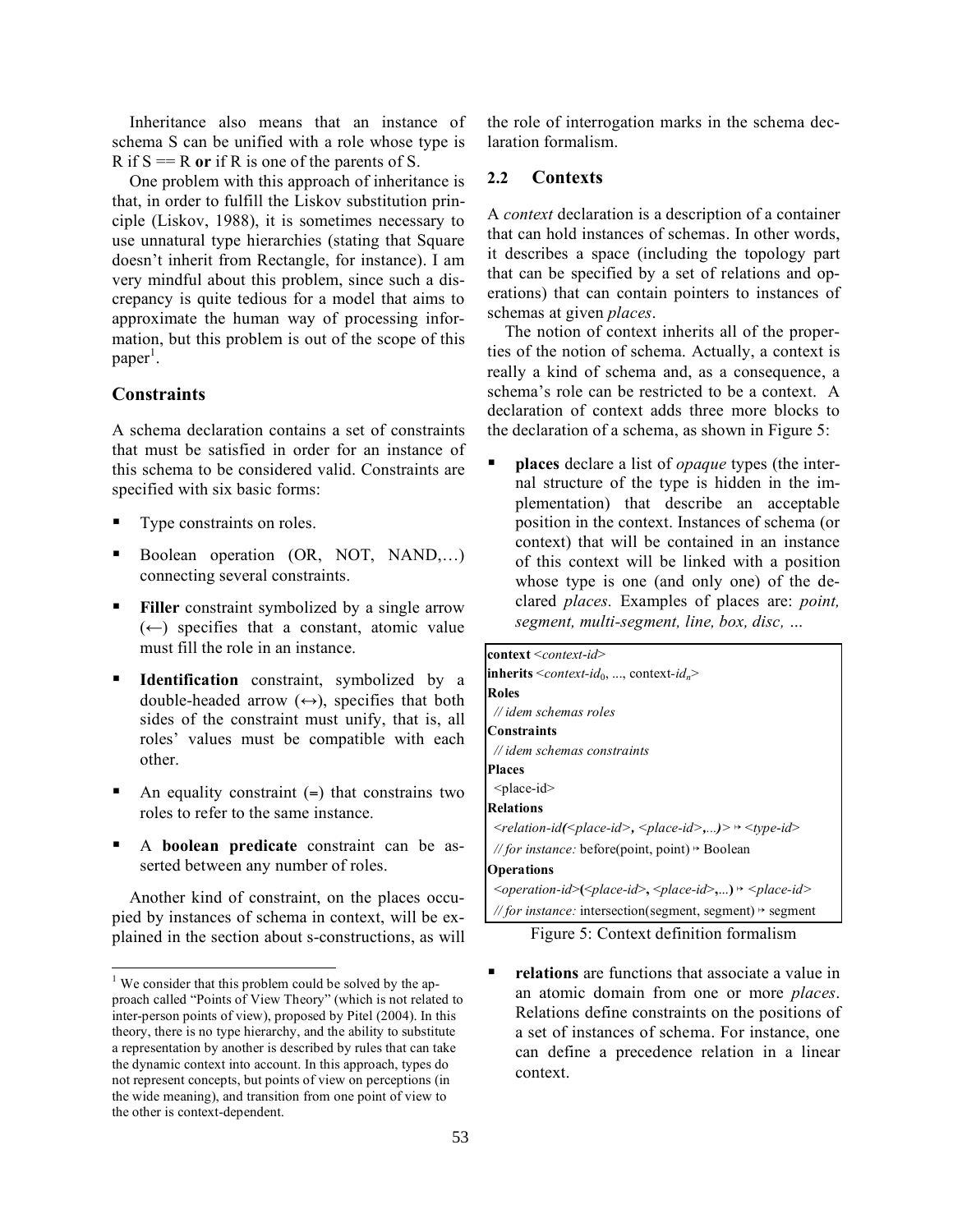**operations** are functions that associate a *position* from one or more *positions.* For instance, a union of segments is an operation.

Terminologically, an instance of schema (or context) located in a context, that is, an instance with a place, will be called a **situated instance**, whereas an instance of schema (or context) simply connected to another instance by a role will just be called a **role instance**.

The only explicit equivalent to contexts in ECG is the notion of **space**, which describes Fauconnier's mental spaces (Fauconnier, 1985). Implicit contexts are however used in Construction Grammar: the **form pole**, which stores instances of schemas representing linguistic data in a linear space, and the unstructured **meaning pole**.

| <b>s-construction</b> <s-construction-id></s-construction-id>                                           |
|---------------------------------------------------------------------------------------------------------|
| <b>inherits</b> $\leq s$ -construction-id <sub>0</sub> , , s-construction-id <sub>n</sub> >             |
| <b>roles</b> // idem schema's roles                                                                     |
| constructional                                                                                          |
| $\le$ local-s-constr-id>: $\le$ s-construction-id>                                                      |
| constituents                                                                                            |
| $\langle$ local-ctx-id>: $\langle$ context-id> $\langle$ [@ $\langle$ local-ctx-id>]/I O IO             |
| <local-constit-id>: <schema-id>[@<local-ctx-id>]/I O IO</local-ctx-id></schema-id></local-constit-id>   |
| constraints                                                                                             |
| $\mathcal{N}$ idem schemas constraints, plus :                                                          |
| // a role-id can be marked as muted: ? < role-id>                                                       |
| // a place-id is either a $\leq$ local-constit-id> or the result of a<br>context operation like:        |
| // <local-ctx-id>.<context-operation-id>(<place-id>, )</place-id></context-operation-id></local-ctx-id> |
| $\langle$ role-id $\rangle \subset \langle$ role-id $\rangle$ // right hand side must be parent         |
| $\langle$ local-ctx-id>. $\langle$ context-relation-id> $(\langle$ place-id>,)                          |
| $OUT(\leq local\text{-}constit\text{-}id\geq)/\sqrt{r}$ remove the situated instance                    |
|                                                                                                         |

Figure 6: S-construction definition formalism

### **2.3 S-constructions**

S-constructions are situated constructions, that is, constructions that describe the relations between several instances of schemas located in structured contexts. As for the notion of context, the notion of s-construction is derived from the schemas, because the s-construction itself can hold information. Besides that, the declaration of a sconstruction contains:

 A **constructional** block that describes the other instances of s-constructions this sconstruction relies on. The block contains a list of label: s-construction-name declarations. Any restriction on the constituents of those instances of s-construction is described as a constraint on label.constituent in the **constraints** block.

 A **constituents** block that describes the instances of contexts and schemas constrained by the s-construction (note that the meaning of constituents is different than in ECG). The declaration of those constituents specifies whether the instance must preexist and/or whether it may be created or specified by the s-construction's constraints. From a production system point of view, it means that we describe which instances are in the input, and which one are produced.

# **S-constructions hierarchy**

Like schemas, s-constructions are organized in a multiple inheritance hierarchy. Moreover, sconstructions benefit from a mechanism of *constructional dependence*, held by the constructional block. Those two notions are, to some extent, redundant. Indeed, inheriting from a s-construction is equivalent to having an instance of this sconstruction in the constructional block. However, one can have two different instances of the same sconstruction in the constructional block, whereas it is impossible to inherit twice from the same sconstruction. Moreover, it is possible to add a negative semantics in the constructional block, in order to assert that some instance of s-construction must not have occurred to satisfy the sconstruction's conditions.

The *constructional* block is thus more powerful than the classical inheritance relation, but as for the schemas hierarchy, it is not within the scope of this paper to discuss about the inheritance relations between s-constructions. A declaration of sconstruction is thus, from that point of view, in conformance with the standard view shared in construction grammars.

# **Situated aspects of s-constructions**

A s-construction can "choose" instances of schemas, given positional constraints in the context where the instances of schemas are stored. Then, the s-construction will "create" new instances of context or schemas, or will specify some previously underspecified role's value. S-constructions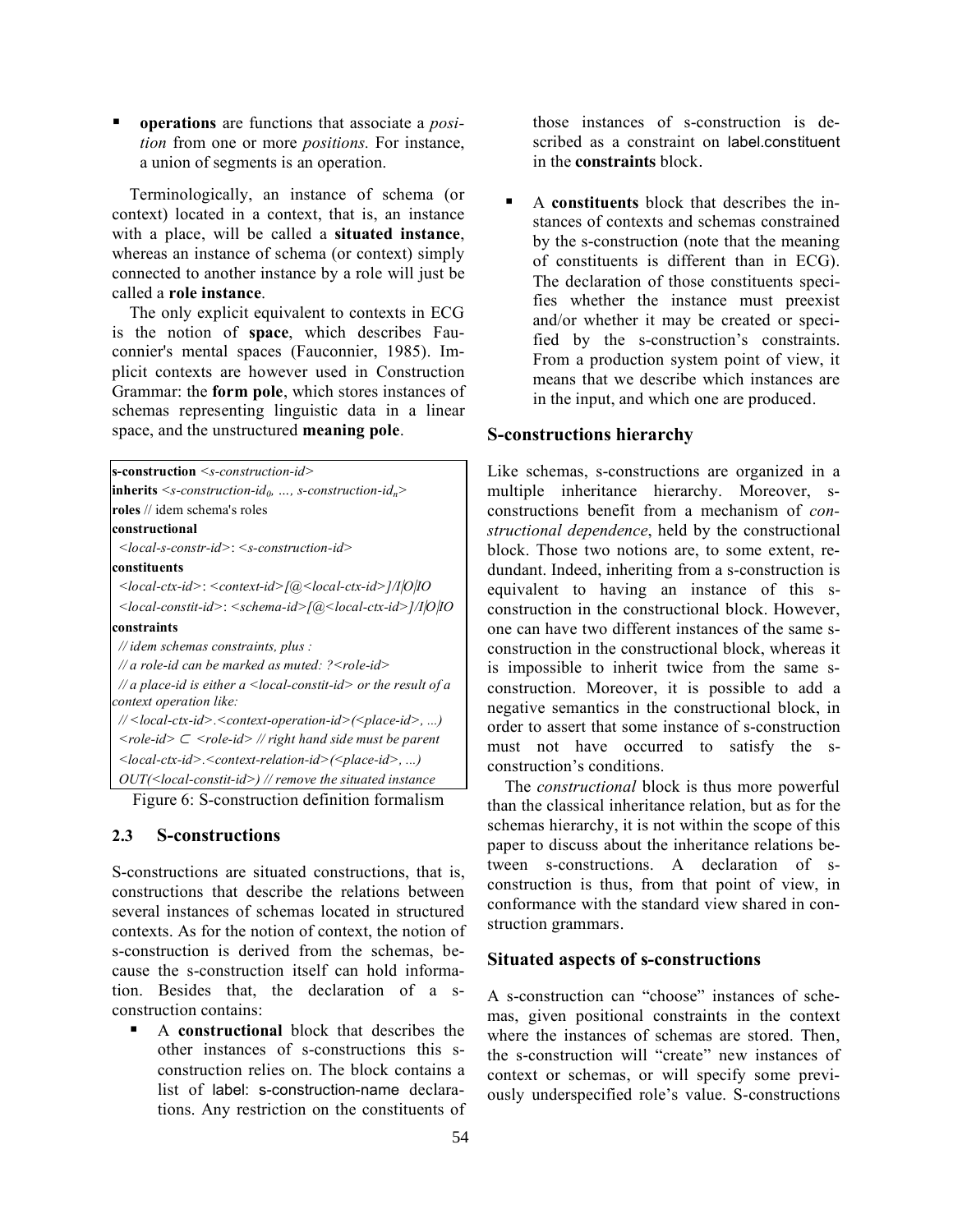can connect together more than two instances of schema. To that extent, it differs from ECG's construction (ECG's way of doing so makes use of an evoke block).

The specification of structural constraints is very similar to the other constraints. A structural constraint looks like this: context-id.relation(roles-incontext-id). Basically, a context relation is considered as a boolean predicate constraint. The main difference is that, instead of specifying the roles, such a constraint specifies the place of the instance of schema referred to by the role.

### **Dynamic aspects**

The biggest gap between productions systems and construction grammar is the difference between the dynamic nature of productions versus the declarative nature of linguistic constructions. For instance, a typical rule in a production system (from the ACT-R tutorial) would be represented in Figure 7. In order to take this possibility into account, it is necessary to introduce at some point some imperative features in the s-construction.

Imperative features are introduced through several mechanisms. The first one is about role instances, the second one is about situated instances and the third one is about specifying constituents acting as inputs and/or outputs.

| <b>ACT-R</b> declaration | <b>English description</b>       |
|--------------------------|----------------------------------|
| (p start                 |                                  |
| $=$ goal>                | If the goal is                   |
| ISA count-from           | to count from                    |
| start $=$ num1           | the number =num1                 |
| step start               | and the step is start            |
| ≔>                       | Then                             |
| $=$ goal>                | change the goal                  |
| step counting            | to note that one is now counting |
| +retrieval>              | and request a retrieval          |
| ISA count-order          | of a count-order fact            |
| $first = num1$           | for the number that follows      |
|                          | $=$ num1                         |
|                          |                                  |
|                          |                                  |

Figure 7: Example of ACT-R rule with a value changing

 **Mutable roles**. In the **roles** blocks, they are specified by a question mark (?). If a role is marked as mutable in a schema declaration, then it can be accessed through two means in a s-construction constraint. The usual way constrains the state of the role instance *before* the application of the s-construction, the mutated way constrains the state of the role instance *after* the application of the s-construction.

- **Removable situated instances**. The constraint *OUT(<constituent-id>)* specifies that the situated instance must be marked as not being present anymore in its context, after execution of the s-construction.
- **Input and/or output constituents**. Each constituent of a s-construction is marked with a symbol /I or /O, stating whether the situated instance should be present before and whether it will be modified.

### **3 Computational Aspects**

Given the characteristics of the SCIM, its expressiveness and its procedural orientation, one cannot occult the problems that it raises from the computational point of view. Building an implementation of the Situated Constructional Interpretation Model definitely means to give up the idea of conducting a complete exploration of the search space.

The main problem is that two s-constructions may lead to contradictory constraints. In other words, one must keep track of all the decisions and explore all the possibilities.

The problem is even worse with mutable instances, since some constraints may be satisfied at some moment in one possible interpretation, while being unsatisfied at another moment. This time dependence must be handled very carefully, and adds some complexity to the processing of constraints.

However, the model also presents some interesting features, computationally speaking. For instance, it is quite easy to add a weighting layer to the SCIM, in order to simulate expectation, informational potential, or execution cost. Such a layer could be trained to learn how to lead to the best interpretations at a minimal cost.

### **4 Conclusion**

In this paper I propose and describe a model of interpretation both linguistically and psychologically motivated. This model allows describing a construction grammar as well as a production system, with three basic notions: *schemas*, *contexts*